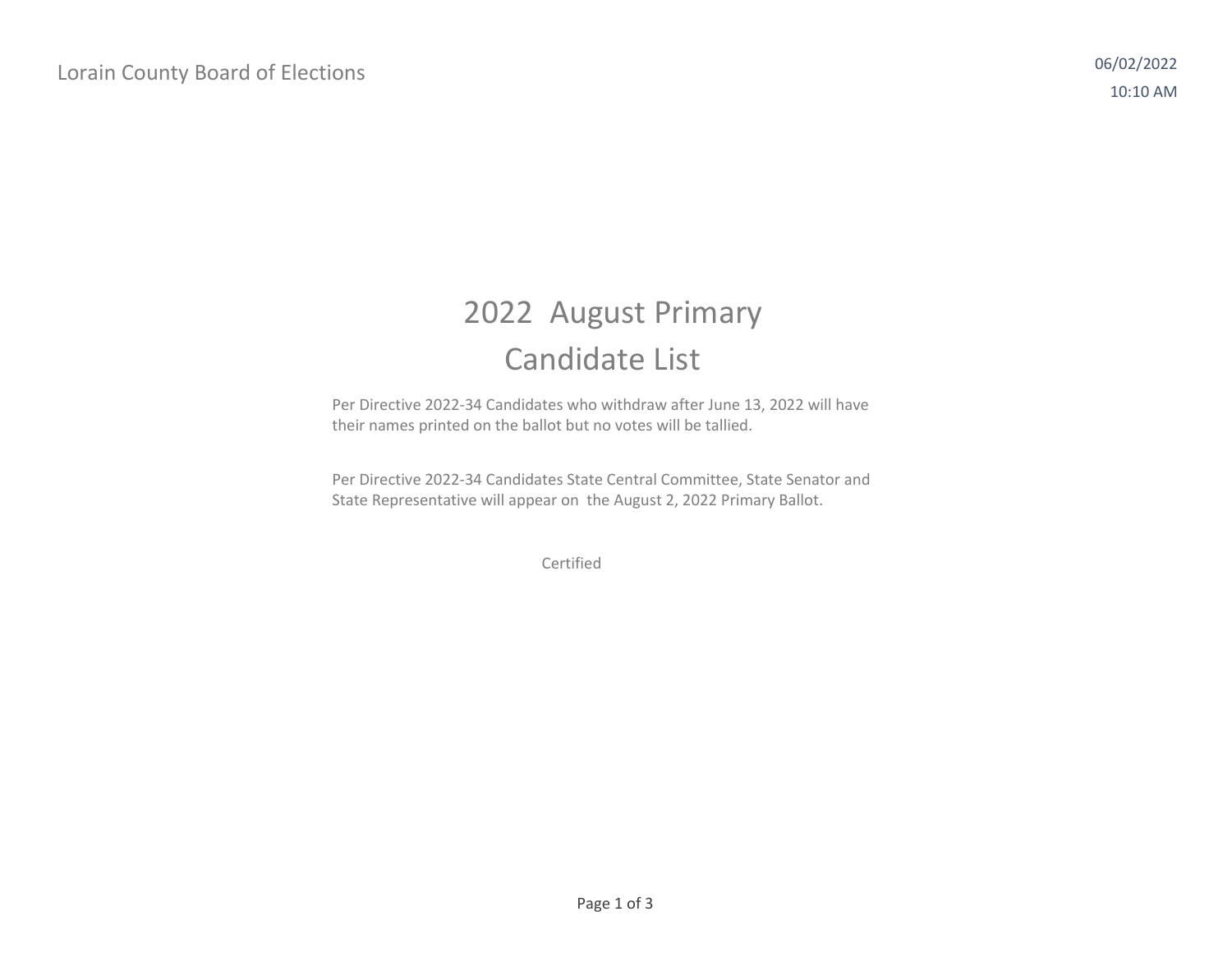| State Central Committee - Democratic - Man   |            |               | (13th Senatorial District) |                            |              |                                                     |  |
|----------------------------------------------|------------|---------------|----------------------------|----------------------------|--------------|-----------------------------------------------------|--|
|                                              |            |               | Vote for not               | Term In                    |              |                                                     |  |
| Candidate                                    | Party      | <b>Office</b> | more than                  | Years                      | <b>Filed</b> | <b>Contact Info</b>                                 |  |
| Dan Ramos                                    | Democratic |               | 1                          | 4                          |              | 2/2/2022 1828 W. 38th St, Lorain, OH 44053          |  |
| State Central Committee - Democratic - Woman |            |               |                            | (13th Senatorial District) |              |                                                     |  |
|                                              |            |               | Vote for not               | Term In                    |              |                                                     |  |
| Candidate                                    | Party      | <b>Office</b> | more than                  | Years                      | <b>Filed</b> | <b>Contact Info</b>                                 |  |
| <b>Ann Tanner</b>                            | Democratic |               | 1                          | 4                          |              | 1/31/2022 816 Wilder Ave., Elyria, OH 44035         |  |
| State Central Committee - Republican - Man   |            |               |                            | (13th Senatorial District) |              |                                                     |  |
|                                              |            |               | Vote for not               | Term In                    |              |                                                     |  |
| Candidate                                    | Party      | <b>Office</b> | more than                  | Years                      | <b>Filed</b> | <b>Contact Info</b>                                 |  |
| Peter B. Aldrich                             | Republican |               | 1                          | 2                          |              | 2/2/2022 218 Roosevelt Ave., Elyria, OH 44035       |  |
| David Arredondo                              | Republican |               | 1                          | 2                          |              | 1/28/2022 4733 Queen Anne Ave., Lorain, OH 44052    |  |
| Mike Witte                                   | Republican |               | 1                          | 2                          |              | 2/1/2022 324 Greenlawn Ave., Amherst, OH 44001      |  |
| State Central Committee - Republican - Woman |            |               |                            | (13th Senatorial District) |              |                                                     |  |
|                                              |            |               | Vote for not               | Term In                    |              |                                                     |  |
| Candidate                                    | Party      | <b>Office</b> | more than                  | Years                      | <b>Filed</b> | <b>Contact Info</b>                                 |  |
| Jean Anderson                                | Republican |               | 1                          | 2                          |              | 2/2/2022 3240 Edgewater Dr., Vermilion, OH 44089    |  |
| <b>Patty Stein</b>                           | Republican |               | 1                          | 2                          |              | 1/31/2022 2854 State Route 61, Norwalk, OH 44857    |  |
| <b>State Senator 13th District</b>           |            |               |                            |                            |              |                                                     |  |
|                                              |            |               | Vote for not               | Term In                    |              |                                                     |  |
| Candidate                                    | Party      | <b>Office</b> | more than                  | Years                      | <b>Filed</b> | <b>Contact Info</b>                                 |  |
| <b>Anthony Eliopoulos</b>                    | Democratic |               | 1                          | 4                          |              | 2/2/2022 5941 Plymouth Dr., Lorain, OH 44053        |  |
| Kirsten Hill                                 | Republican |               | 1                          | 4                          |              | 2/2/2022 44905 N. Ridge Rd., Amherst, OH 44001      |  |
| Nathan H. Manning                            | Republican |               | 1                          | 4                          |              | 2/1/2022 38179 Terrell Dr., N. Ridgeville, OH 44039 |  |
| <b>State Representative - 52nd District</b>  |            |               |                            |                            |              |                                                     |  |
|                                              |            |               | Vote for not               | Term In                    |              |                                                     |  |
| Candidate                                    | Party      | <b>Office</b> | more than                  | Years                      | <b>Filed</b> | <b>Contact Info</b>                                 |  |
| Regan L. Phillips                            | Democratic |               | 1                          | 2                          |              | 2/1/2022 9044 Wyllys Dr., N. Ridgeville, OH 44039   |  |
| <b>Gayle Manning</b>                         | Republican |               | 1                          | $\overline{2}$             |              | 2/2/2022 9436 Foxboro Dr., N. Ridgeville, OH 44039  |  |